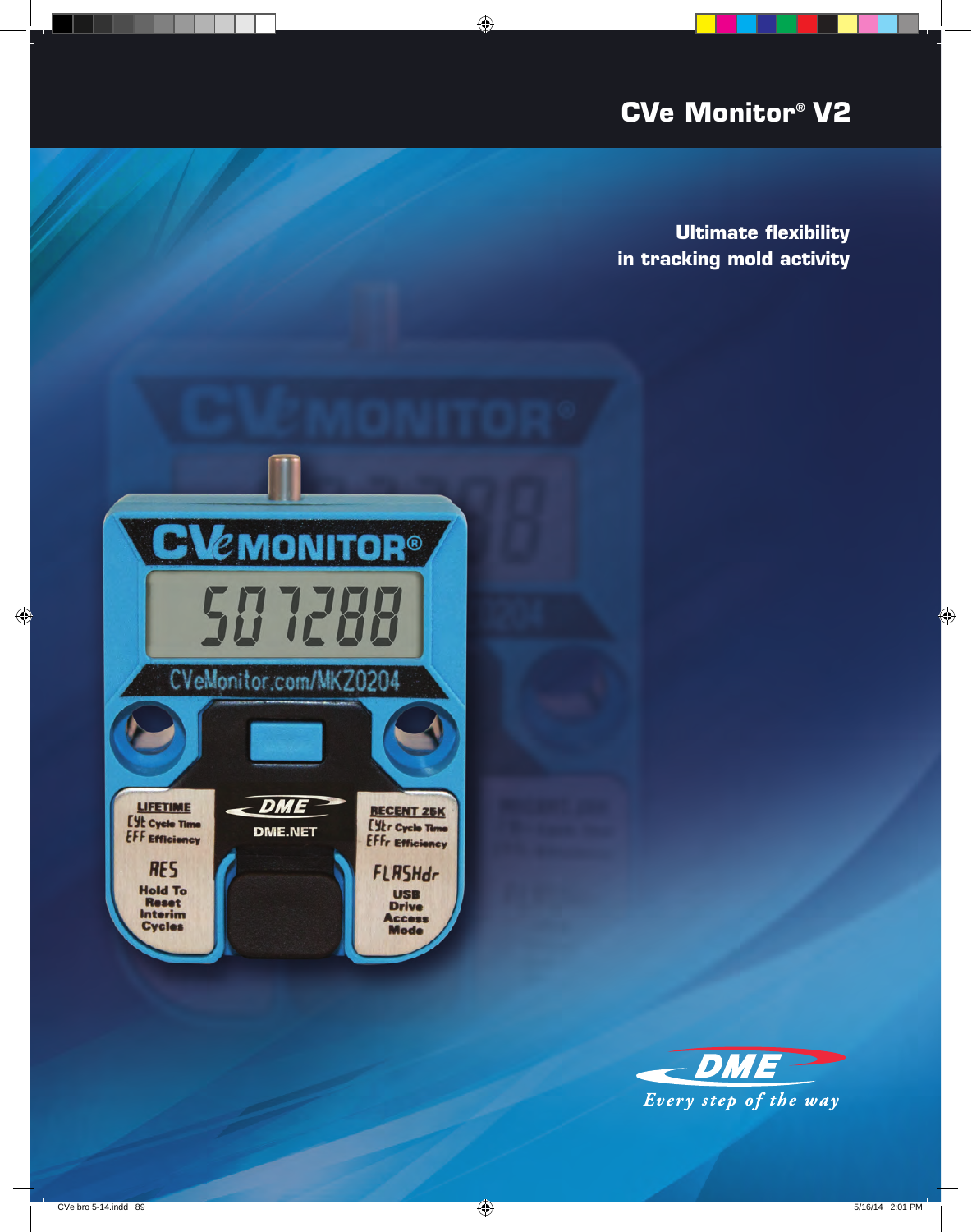## **CVe Monitor®**

## **General Description**

Expanding beyond the capabilities of the Counterview R-Series and 100/200 Series, the new CVe Monitor v2 tracks mold activity, allowing users to view the data on the display or from comprehensive reports using OnDemand software or the new CVe System.



### **Benefits**

- $\blacksquare$  7-digit LCD display with a push button to move through the display modes
- $\blacksquare$  4GB flash drive for file storage and 4+ year battery life
- $\blacksquare$  Water resistant with an ingress protection rating of IP52
- $\blacksquare$  Maximum temperature: 190 $\degree$  F (90 $\degree$  C)
- $\blacksquare$  Dimensional compatibility with mechanical CounterViews
- $\blacksquare$  Mini USB (with cable) connectivity for data retrieval sold separately



#### **How to order:**

• For installation below parting line (i.e. rails as shown in center drawing above), order (1) CVENTID or CVENTMD • For installation outside of the mold (right drawing) order (1) CVEMBID or CVEMBMD

| TOI MOGMORION OUGHUO OI GIO MOIU (HYMC GIUVANIQ) OIUOI (T) OVERIDID OI OVERIDIND |                                         |                                |                   |                          |                                                                 |  |  |  |  |  |  |
|----------------------------------------------------------------------------------|-----------------------------------------|--------------------------------|-------------------|--------------------------|-----------------------------------------------------------------|--|--|--|--|--|--|
| <b>ITEM</b>                                                                      | <b>DESCRIPTION</b>                      | <b>MOUNTING STYLE</b>          | <b>SCREWS (2)</b> | <b>REPLACEMENT PARTS</b> |                                                                 |  |  |  |  |  |  |
| <b>NUMBER</b>                                                                    |                                         |                                |                   | <b>ITEM</b>              | <b>DESCRIPTION</b>                                              |  |  |  |  |  |  |
| <b>CVEPLID</b>                                                                   | CVe Inch                                | Parting Line                   | #8-32 x 1" SHCS   | <b>NUMBER</b>            |                                                                 |  |  |  |  |  |  |
| CVEPLMD                                                                          | <b>CVe Metric</b>                       | Parting Line                   | M4 x 25mm SHCS    | <b>CVEINT</b>            | Internal Extension Rod (8"/203mm) including                     |  |  |  |  |  |  |
| <b>CVENTID</b>                                                                   | CVe Inch (with 8"rod)                   | Extension (Includes 8" rod)    | #8-32 x 1" SHCS   |                          | a hex key for CVe Monitor set screw removal                     |  |  |  |  |  |  |
| CVENTMD                                                                          | CVe Metric (with 203mm rod)             | Extension (Includes 203mm rod) | M4 x 25mm SHCS    | <b>CVEXT</b>             | <b>External Mounting Block including</b><br>#8-32 x 1" SHCS (2) |  |  |  |  |  |  |
| <b>CVEMBID</b>                                                                   | <b>CVe Inch (with Mounting Block)</b>   | <b>Parting Line</b>            | #8-32 x 1" SHCS   |                          | <b>External Mounting Block including</b>                        |  |  |  |  |  |  |
| CVEMBMD                                                                          | <b>CVe Metric (with Mounting Block)</b> | Parting Line                   | M4 x 25mm SHCS    | CVEXT2                   | $M4x25mm$ SHCS $(2)$                                            |  |  |  |  |  |  |

## **On-Mold Display Modes**

Each device is provided at -25 cycles to allow for mold setup and initialization of the CVe Monitor. Once it reaches zero, all timers and data will reset on the monitor. During production, users can press the button on the front of the monitor and review the following information on the display:



#### **Cycle Count**

Total cycles for the life of the mold is presented on the main screen of the CVe Monitor.



#### **Cycle Time** Since the first production cycle, the cycle time is shown in seconds for the life of the mold.









#### **Efficiency Percentage**

OEM-specific CVe Monitors are available with additional

features. Contact DME for more information.

The percentage of time that the mold has been actively cycling vs being idle.

#### **Efficiency Percentage - Recent**

The percentage of time the mold has been active in the past 25,000 cycles.

#### **Cycle Count Reset**

A separate counter that can be reset to zero for interim monitoring of cycles when pressed and held.



Users can utilize the 4GB flash drive on the CVe Monitor by connecting the device to a PC using an industry-standard mini USB cable (see next page). Users press the button to get to the flash drive mode and then the storage area is represented on the PC by a new drive letter.

CVe Monitor is a registered trademark of AST Technology. Patents granted and pending for AST Technology.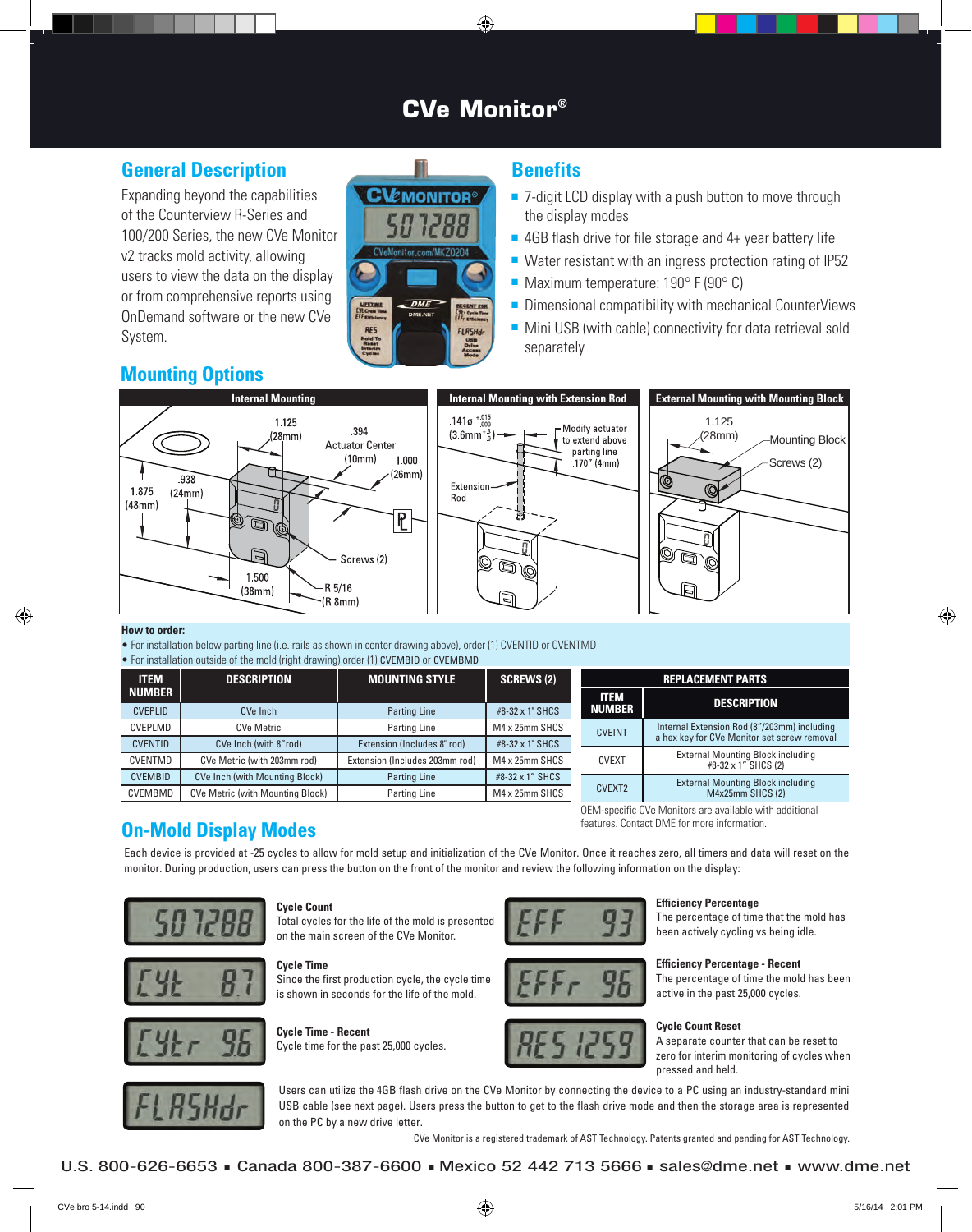## **Alert Mode**

Once data is initialized using the OnDemand software, users will be alerted to different modes on the device:

#### **Preventive Maintenance**

During initialization, the initial preventive maintenance point and the PM interval is entered and saved onto the CVe Monitor. Then, when the PM is within 10% of the initial point, the display will flash "PM Due" as shown at right. Users can then 'snooze' the alert by holding for 2 seconds, returning it to Total Cycles.

When a PM is performed using OnDemand software and noted as such, the date/time will be written to the CVe Monitor and then the alert is stopped until reaching 10% of the next PM point. If no PM is performed, the CVe Monitor will continue to alert the user until snoozed or the PM is ultimately recorded.

#### **Low Battery**

The CVe Monitor has a battery life of approximately 4.5 years in typical molding environments where temperatures are controlled. When the battery is within 6 months of its expected end of life, the display will flash as shown at right. Users can then 'snooze' the alert by holding for 2 seconds, returning it to the Total Cycles. The alert will appear every 30 days as a reminder to transfer the stored data to a new CVe Monitor.

## **Retrofitting and Removal**

Users can view additional data by double-clicking the button on the monitor:

#### **Retrofit CVe for CounterView Tools**

During initialization, users can start the cycle count with the tool's actual cycle count from an existing Counter-View or known cycles from maintenance records. Once entered, the user can see the total cycles for the tool, which includes the count of the cycles from the counter and those run with the CVe Monitor. In the screen at right, the tool had 1,000,000 cycles on it originally, but ran 507,288 cycles after the CVe Monitor was installed.

#### **Removal Monitoring**

When the CVe Monitor is removed from the tool for any reason (i.e. cleaning) the pins on the back of the device will record an event of its removal. After viewing the retrofit number above, the display will move into the screen shown at right, designating the number of times the monitor was removed from the mold.

May 27, 2013

IOK

|                                        |                       |                       |                 |                     |                       | OnDemand Activity Log [Software Version 2.0/2.0.1/2.2] |    |                    |              |        |                                  |          |                          |
|----------------------------------------|-----------------------|-----------------------|-----------------|---------------------|-----------------------|--------------------------------------------------------|----|--------------------|--------------|--------|----------------------------------|----------|--------------------------|
|                                        |                       |                       |                 |                     |                       |                                                        |    |                    |              |        |                                  |          |                          |
| CVe Initialize Date                    | May 27, 2013          | June 20, 2013         |                 |                     |                       |                                                        |    |                    |              |        |                                  |          |                          |
| Device ID                              | MKX1234               | MKX1234               |                 |                     |                       |                                                        |    |                    |              |        |                                  |          |                          |
| Tool ID                                | 85658                 | <b><i>RS65B</i></b>   |                 |                     |                       |                                                        |    |                    |              |        |                                  |          |                          |
|                                        | <b>Biower Housing</b> | <b>Blower Housing</b> |                 |                     |                       |                                                        |    |                    |              |        |                                  |          |                          |
| Part ID                                | ABTS7                 | ABTS7                 |                 |                     |                       |                                                        |    |                    |              |        |                                  |          |                          |
| <b>Program Name</b>                    | Mocha                 | Mocha                 |                 |                     |                       |                                                        |    |                    |              |        |                                  |          |                          |
| Customer<br><b>Target Efficiency %</b> | Crimson Fan           | Crimson Fan<br>94%    |                 |                     |                       |                                                        |    |                    |              |        |                                  |          |                          |
| <b>Target Cycle Time</b>               | N/A<br>N/A            | 7.5                   |                 |                     |                       |                                                        |    |                    |              |        |                                  |          |                          |
| Initial PM Point                       | 50000                 | 50000                 |                 |                     |                       |                                                        |    |                    |              |        |                                  |          |                          |
| <b>Target PM Interval</b>              | 100000                | 100000                |                 |                     |                       |                                                        |    |                    |              |        |                                  |          |                          |
| Cycles Prior to CVe Installation*      | $\Omega$              |                       | $\Omega$        |                     |                       |                                                        |    |                    |              |        |                                  |          |                          |
| OEM ID                                 | N/A                   | ABT1                  |                 |                     |                       |                                                        |    |                    |              |        |                                  |          |                          |
| Asset ID                               | N/A                   | 0356-5686             |                 |                     |                       |                                                        |    |                    |              |        |                                  |          |                          |
|                                        |                       |                       |                 |                     |                       |                                                        |    |                    |              |        |                                  |          |                          |
|                                        |                       |                       |                 |                     |                       |                                                        |    |                    |              |        | Reason for connecting CVe Monito |          |                          |
|                                        |                       |                       |                 |                     |                       |                                                        |    |                    |              |        |                                  |          |                          |
|                                        |                       |                       |                 |                     |                       |                                                        |    |                    |              |        |                                  |          |                          |
| Date/Time                              | Battery               | Cycles                | OD Liser        | Conn. By            | Company               | Destination                                            | ₫  | Ξ                  | ъ            |        |                                  |          |                          |
| April 7, 2014                          | oc                    | 507,288               | MUECTI1         | <b>Blake Fits</b>   | Injection Tech        | Despedificant con                                      | w  | N                  | ÎΥ           | 욡<br>N | š<br>書<br>N/A                    | o        | Replace                  |
| April 7, 2014                          | <b>OK</b>             | 506,524               | INJECTI1        | <b>Blake Fitz</b>   | <b>Injection Tech</b> | Crimson(b@drmin.com)                                   | ٠  |                    | $\mathbf{r}$ | ÷      |                                  | ō        | Data Pu                  |
|                                        |                       |                       |                 |                     |                       |                                                        |    |                    |              |        |                                  |          | Pulled 6                 |
| March 23, 2014                         | DK.                   | 491,274               | WJECTH.         | <b>Blake Fits</b>   | <b>Inlection Tech</b> | Chrossin@Micromy.com                                   | N  |                    |              |        |                                  | $\Omega$ | evaluati                 |
| March 19, 2014                         | OK                    | 482,567               | MOLDHOUT        | <b>Chuck Louise</b> | Mold Rouse            | <b>Crimitan@Pannis.com</b>                             | ×  | $\ast$             |              |        |                                  |          | Full PM                  |
| December 30, 2013                      | pr.                   | 364,001               | MOLDHOU'S       | <b>Oluck Louse</b>  | Mold House            | <b>Crenson/Lillermin.com</b>                           | w  | ¥                  |              |        |                                  |          | <b>Full PM</b>           |
| December 2, 2013                       | <b>DK</b>             | 314,856               | <b>MOLDHOUT</b> | <b>Cludi Louie</b>  | <b>Mold Rouse</b>     | Denisel Com len                                        | n  | ٠                  |              |        |                                  |          | Full PM                  |
| October 30, 2013                       | OK                    | 260,002               | MOLDHOUT        | <b>Chuck Louse</b>  | Mold House            | Compa Gill (con Zon                                    | 闹  | ×                  |              |        |                                  | ٥        | Full PM                  |
| October 6, 2013                        | OK                    | 211,563               | MOLDHOUS        | <b>Cluck Loose</b>  | Mold House            | Crimson Micromagn                                      | N  | N                  |              |        |                                  |          | <b>Full PM</b>           |
| September 23, 2013                     | OK                    | 193,268               | <b>WACTI</b>    | <b>Blake Fitz</b>   | <b>Injection Tech</b> | <b>Crimson District Com</b>                            | ×. | $\boldsymbol{\pi}$ | ×            |        |                                  |          | 3 cavitis                |
| August 11, 2013                        | OK.                   | 106,235               | <b>MOLDHOUT</b> | <b>Chuck Louse</b>  | Mold House            | <b>Crimson@Scimin coin</b>                             | w  | ۰                  |              |        |                                  |          | <b>Full PM</b>           |
| July 14, 2013                          | <b>DK</b>             | 58,725                | <b>MOLDHOUT</b> | Cluck Louse         | <b>Mold House</b>     | <b>Chingshill Bitmin com</b>                           | 胍  | ۰                  |              |        |                                  |          | Full PM                  |
| June 20, 2013                          | <b>DK</b>             | 9,265                 | MOLDHOU1        | <b>Chuck Louse</b>  | Mold House            | <b>Chimson Different r colm</b>                        | w  | ٠                  |              |        |                                  | ۰        | initial re<br>initial rs |

 $0.1$ 

Above: OnDemand software allows users to view data and keep a record of reports run, outlining the reason for the report generation including PM, general queries, revision changes, and repairs. Notes can be included and OnDemand records the person generating the document for accurate history.

**Mold House** 

CVe Monitor is a registered trademark of AST Technology. Patents granted and pending for AST Technology.

 $\begin{array}{c|c} \ast & \ast \\ \ast & \ast \end{array}$ 









Full PN Full PM Full PM: C Full PM<br>3 cavit D NEPN 0 saw

 $N$   $\overline{1}$   $N/R$   $\overline{0}$  Modition

MOLDHOUT Chuck Louse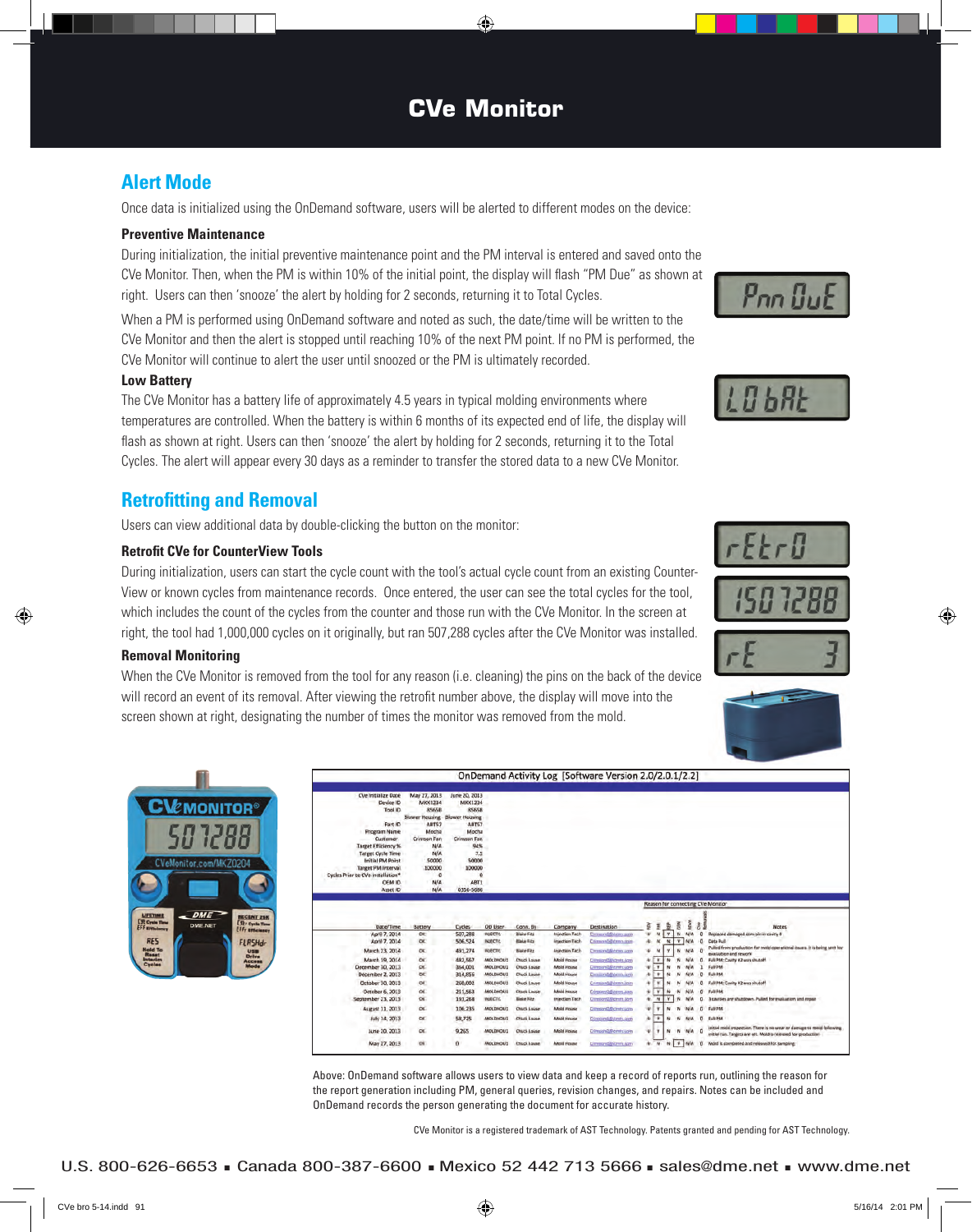## **CVe On Demand**

### Drive comprehensive reporting using data from the CVe Monitor when running the OnDemand software is available at no charge from CVeMonitor.com.







**Program Watch™**

OnDemand software enables the user to generate Adobe Acrobat (.pdf), Excel (.xls), and encrypted (.enc) reports to share with customers and other colleagues with these metrics:

- A: When the CVe is initialized, users can identify their tool and align with the device serial number which is tracked on reports utilizing different field options.
- B: The target cycle times and efficiency percentages can be entered. OnDemand also supports 10 languages: English, German, Mandarin, Spanish, French, Italian, Japanese, Korean, Portuguese and Thai. Reports, generated in the chosen language, compare actual values to targets, providing a quick view of any variances.
- C: Statistics are provided to show quantity of total cycles and inactivity for the life of the tool.
- D: Weekly sessions are presented graphically to show production efficiency levels.
- E: Weekly cycle time tracking identifies tools with variances over the past year.
- F: The productivity portion of the report takes the target preventive maintenance (PM) points set by the molder and compares them to actual maintenance.



OEMs and tool owners can view details and variances on their tools within a program by purchasing Program Watch from AST. For more information, contact your territory manager, customer service, or email AST directly at orderdesk@ast-tech.de.

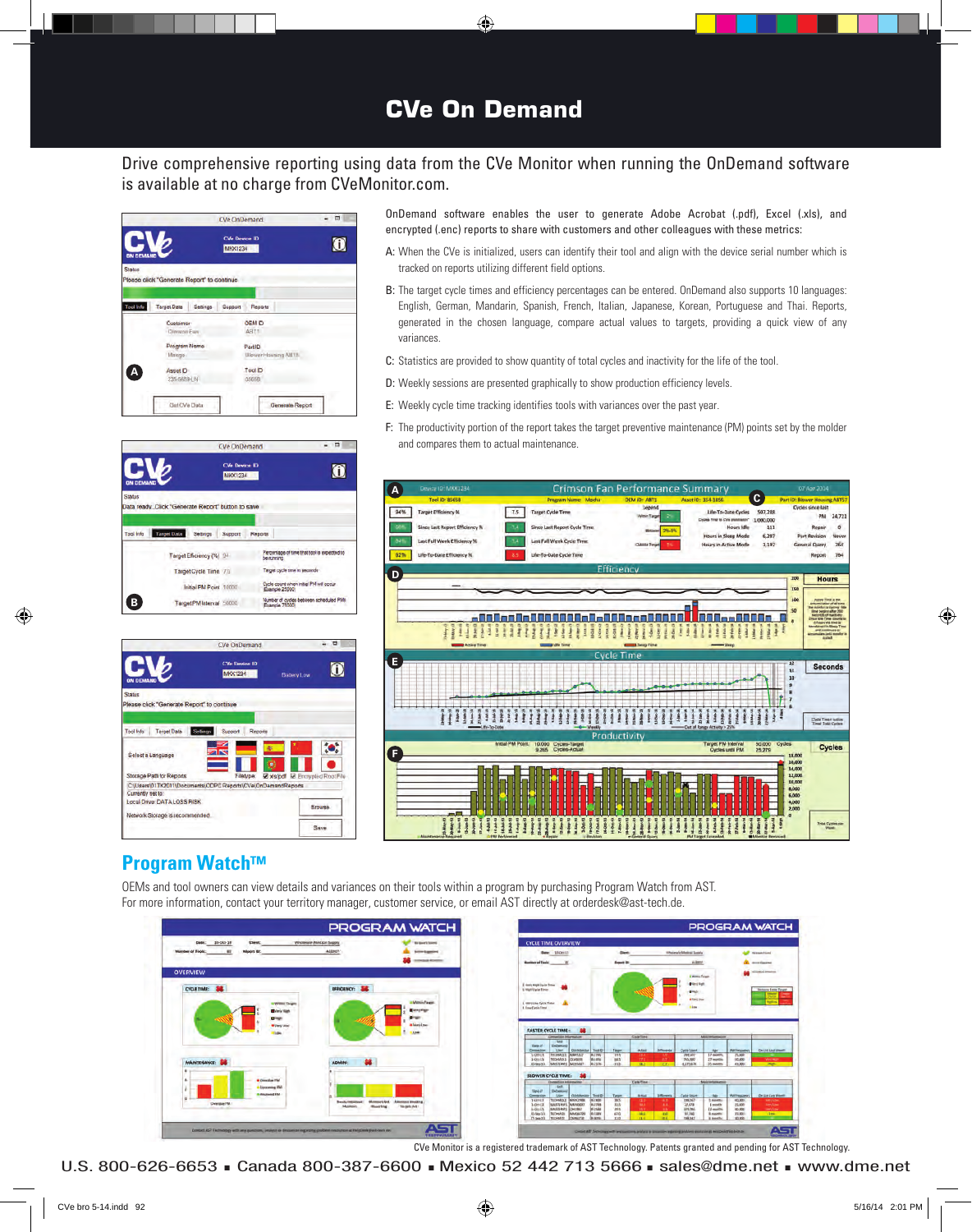## **CVe Live**

For real-time monitoring of tools, AST provides hardware and website access for OEMs and molders utilizing the CVe Monitors.

### **Features:**

- • Utilizes FCC and CE certified internal components
- Press Modules act as a node on a network, reducing the distance required in the plant for data submission to the Gateway
- Radio Frequency (RF) antennas are interference-free in typical molding environments
- Designated website for data collection, reporting, and file storage



## **Press Module**

- 1 per press connects to the CVe Monitor via cables
- Power supply (US/International) included
- Sends data to the Gateway continuously
- Serves as a node on the network for tool running with a CVe Monitor





### **Gateway**

- 1 per facility collects data from all press modules installed via RF transmissions
- Power supply (US/International) and CAT5 Ethernet cable included
- • Accesses the internet, and AST technicians will work with the IT departments for installation
- Sends data to the website every 15 minutes

## **CVe Live Website**

- Secure access for OEMs and molders is set up at the time of installation of the CVe Live hardware
- The dashboard gives information at a glance and allows for drill down into specifics on each tool
- • User can mark favorites and also save searches for monitoring specific programs or suppliers
- • Graphs for cycle times, efficiencies, and also preventive maintenance can be shown and saved
- • Administration and security levels are controlled by the user, and access can be given to subcontractors to upload information or to initialize the CVe Monitors to begin submitting data

The file cabinet system is designed to store reports, tool and part drawings, and setup sheets can be utilized by customers with the Live system installed or those using OnDemand who are looking to have or give global access to tool information.

# **LIVE**



CVe Monitor is a registered trademark of AST Technology. Patents granted and pending for AST Technology.